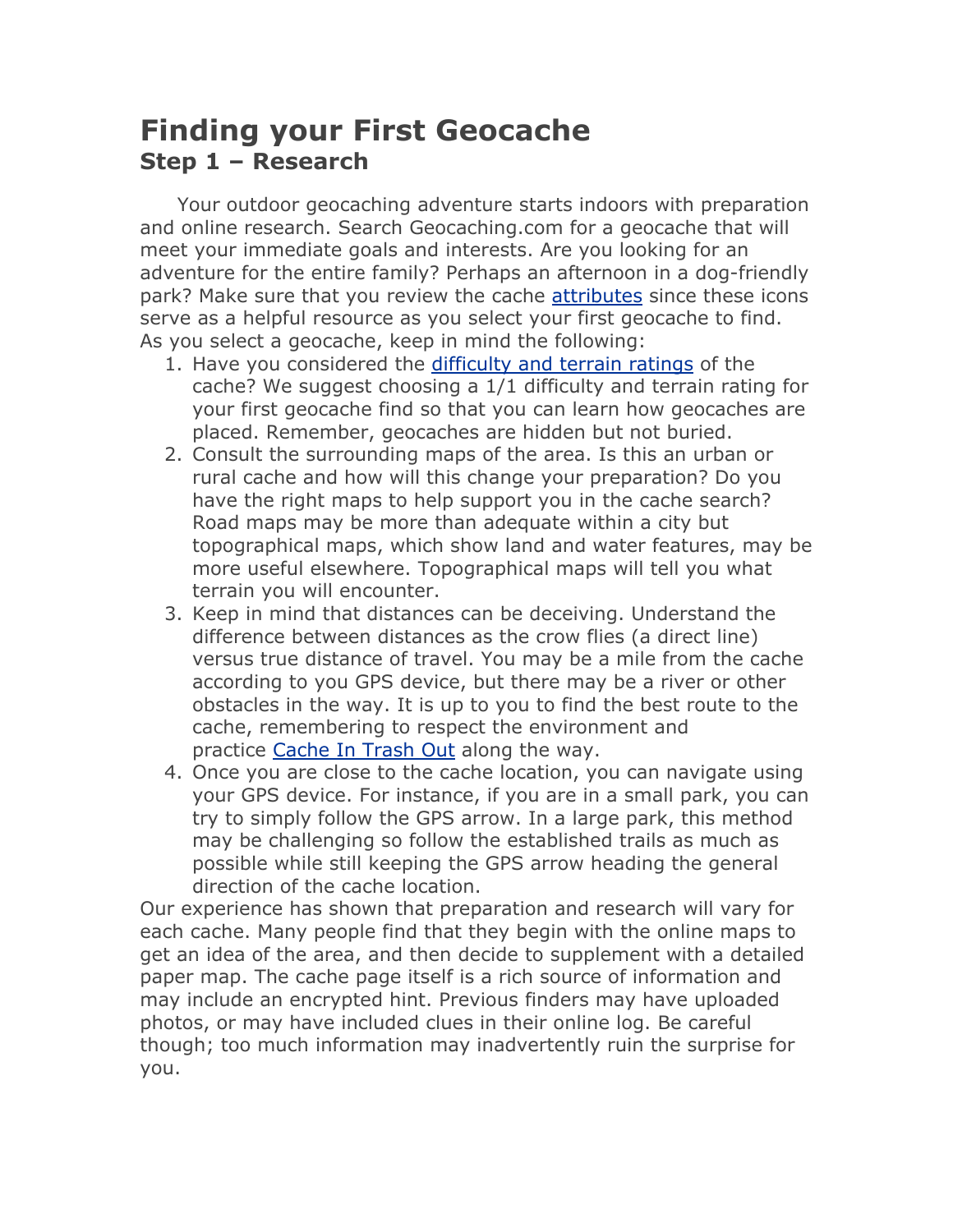# **Step 2 – Safety Tips**

As with any outdoor activity, it is important to be prepared. Here are a few helpful tips:

- 1. Make sure to tell someone where you are going and when you intend to return. Going into a forest or remote locations without a partner is inherently dangerous. Geocaching is great fun, so think about planning a group hike with your family or friends around the geocache adventure.
- 2. Pay attention to your surroundings. It is easy to focus on your GPS device and forget to look around you. (Please believe us, there is a reason why this shirtis so successful.) Being conscious as to where you are walking will not only ensure your personal safety but will also respect the environment.
- 3. Pack your pack. Bring along a compass, map and extra batteries in case your GPS device fails. No matter the terrain or length of time on the trail, it is always a good idea to set out with extra clothing, food and water.
- 4. Be mindful of the local environment, especially during seasonal changes. Is the area prone to poison ivy or poison oak? What about bugs or dangerous animals? Not sure of the area in which you are heading? Ask a question in the regional geocaching forums. Local geocachers are happy to help support you.

# **Step 3 – The Hunt**

Now you are ready to find your first geocache!

- 1. As you leave your car or a well-marked trail, make sure to mark its location as a waypoint! It may sound silly, but once you get focused on the cache hunt, it's easy to get disoriented. Use the waypoint to guide you in your safe return.
- 2. It should be pretty straightforward to get within a mile or so of the cache location. If you have done your research well, you should also feel good about knowing the best method of getting to the cache location. We suggest that you keep your GPS device on the entire time even if you may occasionally lose signal from overhanging trees, mountains, large concrete structures, etc.
- 3. When you get close to the geocache (within 300 feet, which is the length of a football field), check your GPS device's signal strength. Sometimes the signal will have an error between 25 - 200 feet. Concentrate more on the overall distance decreasing and less on the arrow as you get closer to the final location.
- 4. The final 30 100 feet can be the most difficult. It helps to think like the person who hid the cache. If there are stumps around, investigate around the base. Check for an unnatural pile of rocks. Some geocaches, especially in highly populated areas, are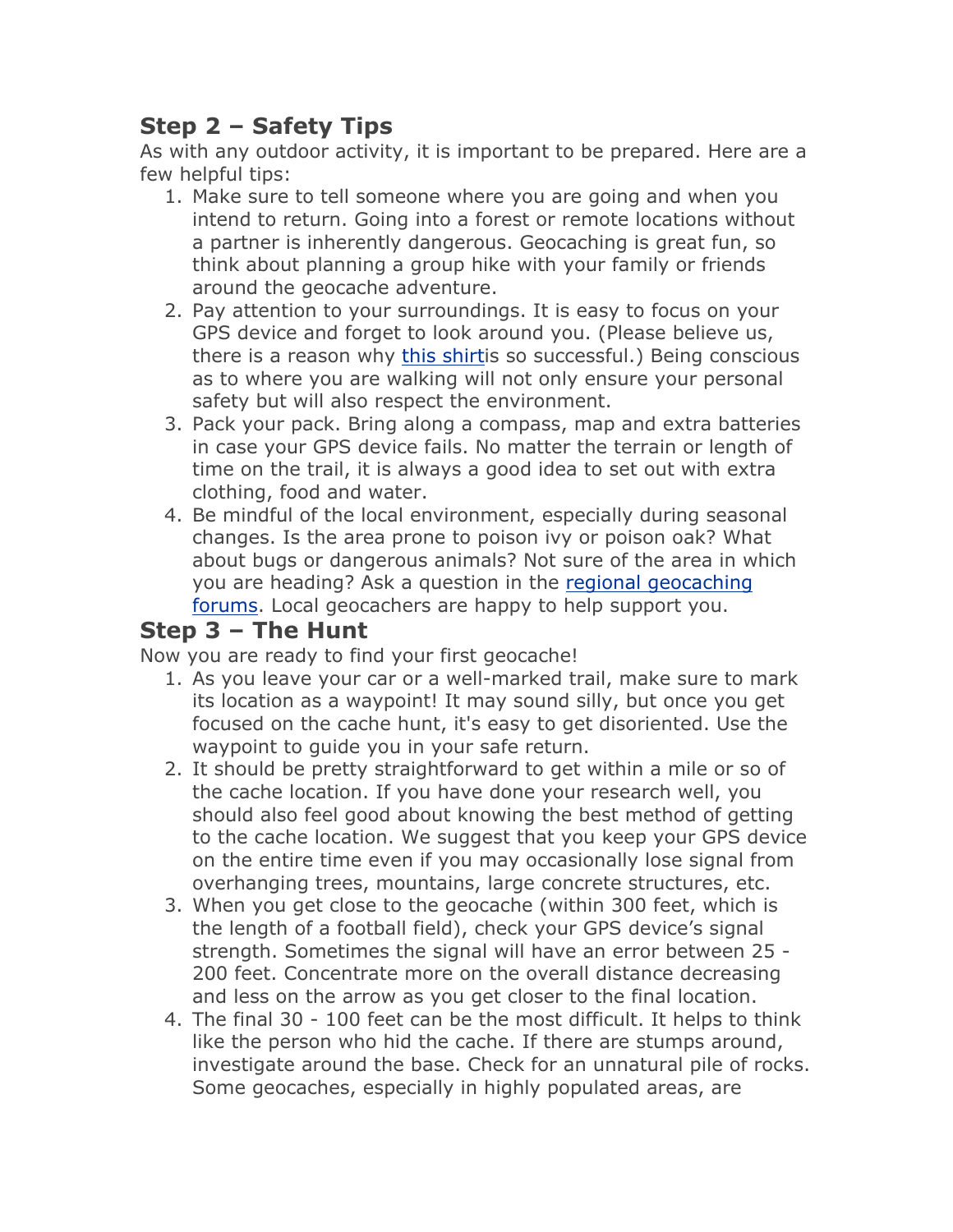cleverly hidden with ingenious camouflage, so it helps to know something about the container used. Is it bigger than a shoebox or small like a film canister?

# **Step 4 – The Actual Find**

Hurray! You found your first geocache. Congratulations! Now what?

- 1. Take note of the style and method of this hide. Where did this geocache bring you? Enjoy the location.
- 2. Sign the logbook with your name, the date, and a few words about your experience.
- 3. If you trade for items, remember to trade for something that is of equal or greater value.
- 4. Make sure to seal the cache and place it back exactly where and how you found it. If it had some rocks covering it, please replace those.
- 5. Use the waypoint you created as a helpful guide for your return.
- 6. When you get home, log your experience online by going back to that cache page and using the links provided. The cache owner is automatically notified of your log and is always happy to know about your adventure, the condition of their cache, and any environmental factors. Upload photos to share your experience visually with other geocachers.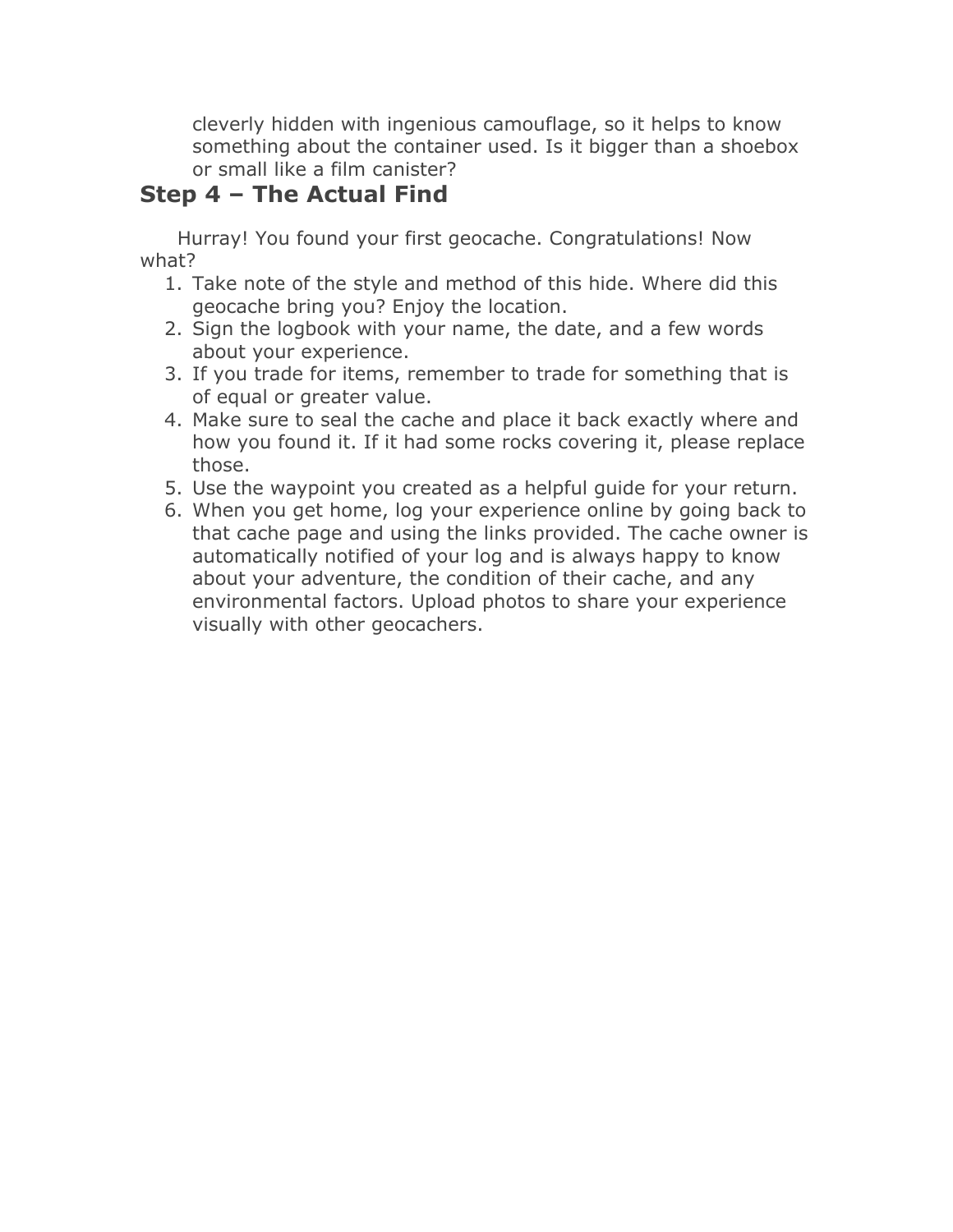# **Glossary of Terms**

The Geocaching.com glossary is always changing. If you have suggestions for future additions, please contact us.

# **Archive**

Archiving a cache removes the listing from public view on Geocaching.com. This action is usually taken when a cache owner does not intend to replace a cache after it has been removed. As an alternative to archiving, the cache owner can temporarily disable their cache if they plan to provide maintenance on the cache or replace the container within one month.

# **Attribute**

These are icons on a cache detail intended to provide helpful information to geocachers who wish to find specific types of caches. These icons represent unique cache characteristics, including size, whether the cache is kid friendly, if it is available 24 hours a day, if you need special equipment and more. Attributes are also a tool to help you filter the types of caches you would like to search for when building a Pocket Query (see Pocket Query). Learn more about Attributes.

#### **Benchmark**

Using your GPS unit and/or written directions provided by NOAA's National Geodetic Survey (NGS), you can seek out NGS survey markers and other items that have been marked in the USA. See benchmark hunting for more details.

# **Bookmark List**

A Premium Member feature that can be used to group cache listings in whatever way you like. You may want a bookmark list of caches you intend to find this weekend, or perhaps an "alltime favorite" list you can share with friends.

# **BYOP**

Bring Your Own Pen/Pencil. An acronym often used by cache owners to communicate to other geocachers that you will need to bring your writing utensil in order to sign the cache logbook.

# **Bureau of Land Management (BLM)**

The Bureau of Land Management (BLM), an agency within the U.S. Department of the Interior, administers millions of acres of America's public lands, located primarily in 12 Western States. The BLM sustains the health, diversity, and productivity of the public lands for the use and enjoyment of present and future generations. Learn more at www.blm.gov.

#### **Cache**

A shortened version of the word geocache. (See Geocache).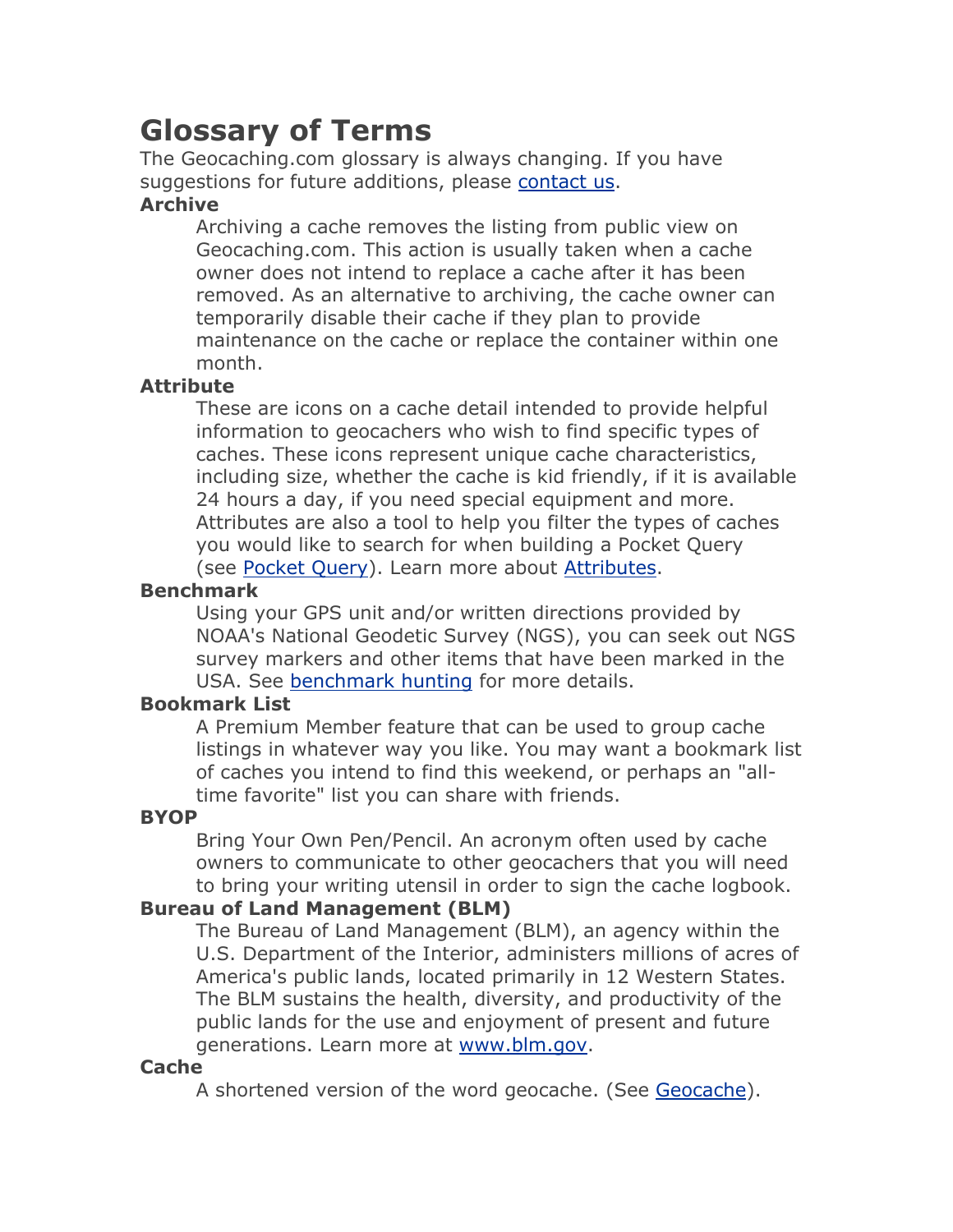#### **Caches along a Route**

A Premium Member feature that allows you to identify caches along a specific route for quick and easy geocaching. You can choose from routes already created by other geocachers or use Google Earth to build your own unique trip.

#### **Charter Member**

During the very early years of Geocaching.com when Premium Memberships were first offered, they were called Charter Memberships to thank those who supported the web site. Be sure to thank the Charter Members you meet on the trail since the site would not be here today without them.

#### **CITO**

Cache In Trash Out is an ongoing environmental initiative supported by the worldwide geocaching community. Since 2002, geocachers have been dedicated to cleaning up parks and other cache-friendly places around the world. Learn more at www.geocaching.com/cito.

#### **Datum**

A datum is something used as a basis for calculating and measuring. In the case of GPS, datums are different calculations for determining longitude and latitude for a given location. Currently, Geocaching uses the WGS84 datum for all caches. Many maps still use NAD27, which can cause confusion if your GPS unit is set to NAD27. Always check your GPS to ensure that WGS84 is the datum before entering a cache coordinate into your unit.

# **DNF**

Did Not Find. An acronym used by geocachers to state that they did not find a cache. This is also a type of online log on Geocaching.com and is useful for alerting cache owners of potential issues. Cache owners who repeatedly receive "Did Not Find" logs should check to see that there cache has not been removed.

# **D/T**

Geocaches are rated in two categories, each designated on a 5 point scale. Difficulty relates to the mental challenge of finding a cache and terrain describes the physical environment. A 1/1 difficulty/terrain rating would the easiest cache to find, while a 5/5 difficulty/terrain rating would be the most difficult.

#### **EarthCache**

This is one of several unique cache types. An EarthCache is a cache that promotes geoscience education. Visitors to EarthCaches can see how our planet has been shaped by geological processes, how we manage the resources and how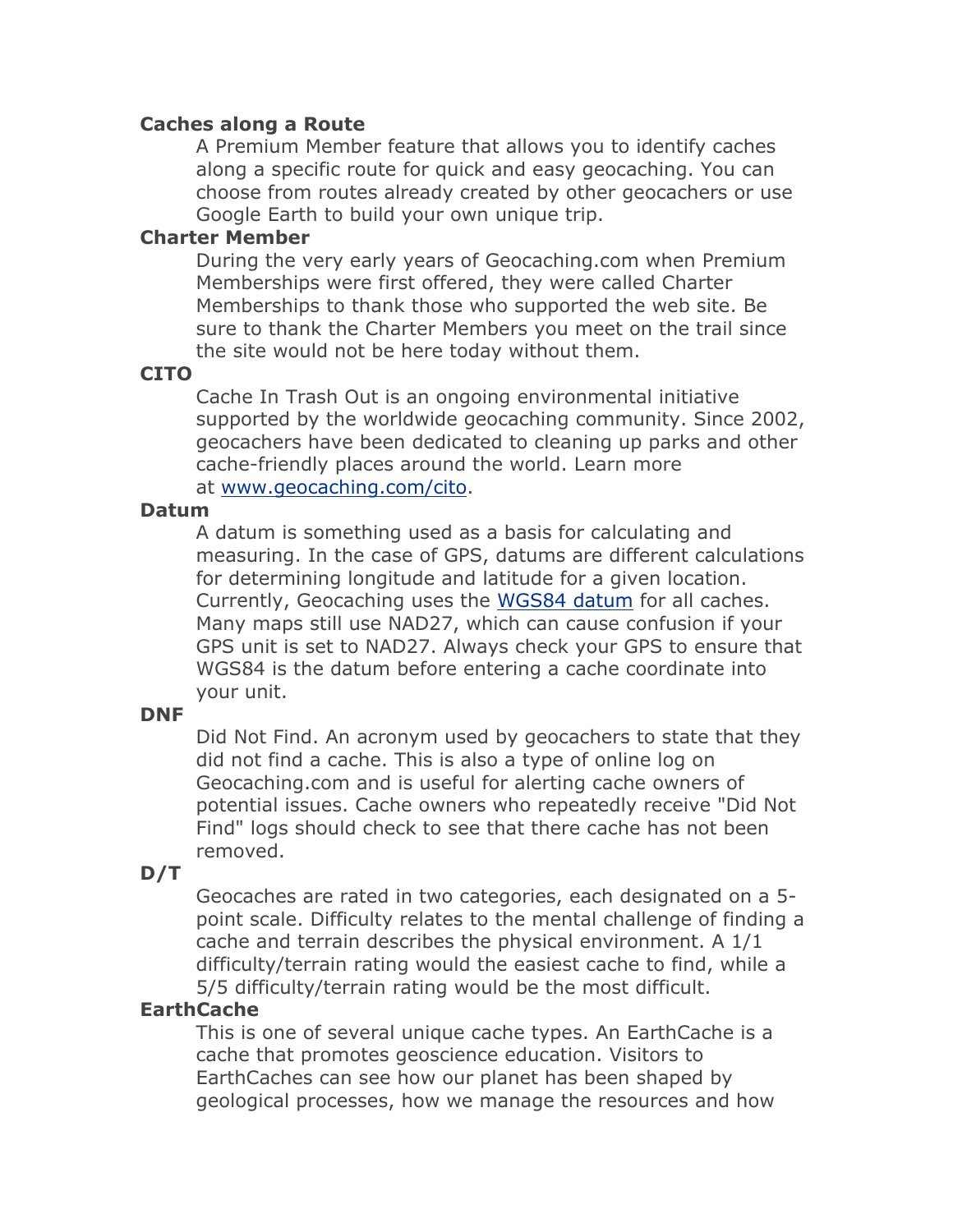scientists gather evidence to learn about the Earth. For more information about EarthCaches,

visit http://www.earthcache.org/.

# **Event Cache**

This is one of several unique cache types. Events are gatherings set up by local geocachers and geocaching organizations to meet players and to discuss geocaching.

# **FTF**

First to Find. An acronym written by geocachers in physical cache logbooks or online when logging cache finds to denote being the first to find a new geocache.

# **GC Code**

A unique identifier associated with every geocache listing. The GC Code starts with the letters "GC" and is followed by other alphanumeric characters.

#### **Geocache**

A container hidden that includes, at minimum, a logbook for geocachers to sign.

# **Geocaching**

Geocaching is a worldwide game of hiding and seeking treasure. A geocacher can place a geocache in the world, pinpoint its location using GPS technology and then share the geocache's existence and location online. Anyone with a GPS unit can then try to locate the geocache.

#### **Geocoin**

Geocoins work similarly to Groundspeak Travel Bugs® (see Travel Bugs) in that they are trackable and can travel the world, picking up stories from geocache to geocache. Geocoins are often created as signature items by geocachers and can also be used as collectibles.

#### **GPS**

GPS stands for Global Positioning System. It is a system of satellites that work with a GPS receiver to determine your location on the planet. For more information on GPS, **FAQs**.

#### **GPS Adventures Maze Exhibit**

This is one of several unique cache types. An exhibit cache represents geocaching participation at the GPS Adventures Maze Exhibit. The GPS Adventures Maze is a traveling educational exhibit designed to teach people of all ages about navigation, GPS technology and geocaching. www.GPSMaze.com.

#### **GPSr**

Slang for a GPS receiver. Equipment to receive GPS signals for use in navigation.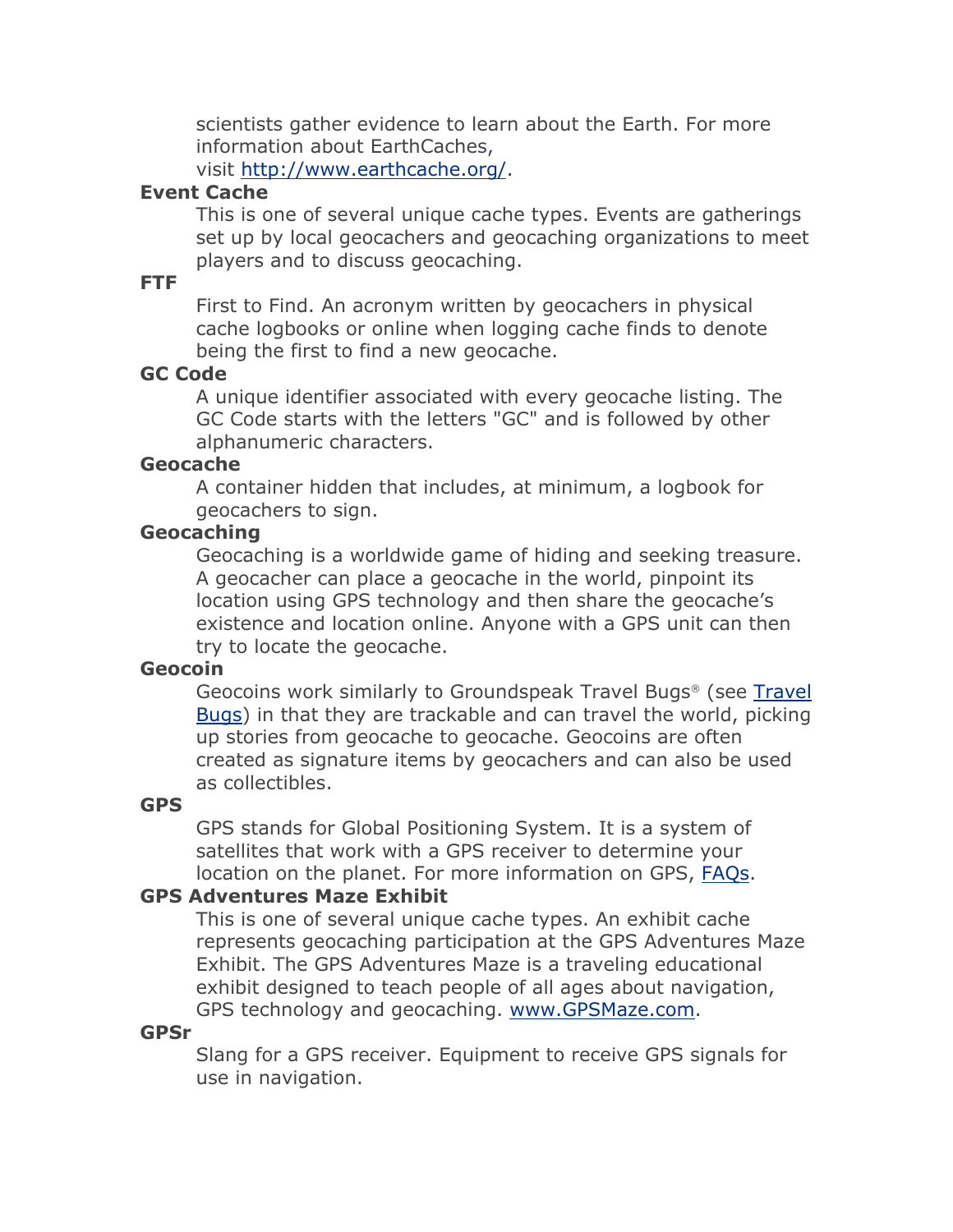# **GPX (GPS eXchange Format)**

A specific file format available when creating a Pocket Query. A Premium Member feature, the GPX file format has specific geocaching information that can be used by supporting applications.

# **Ground Zero (GZ)**

The point where your GPS device shows that you have reached the cache location. At Ground Zero, you are zero feet (or zero meters) away from your destination.

# **Hitchhiker**

A hitchhiker is an item that is placed in a cache, and has instructions to travel to other caches. Sometimes they have logbooks attached so you can log their travels. A Travel Bug is an example of a hitchhiker.

# **Latitude**

Latitude and longitude create a waypoint. Latitude is the angular distance north or south from the earth's equator measured through 90 degrees. (Listen to this mp3 for an entertaining way to learn about longitude and latitude (thanks to ACME)).

# **Letterbox(ing)**

Letterboxing is similar to Geocaching, but you use a series of clues to find a container. Once you find the container (or letterbox), you use the carved stamp from the box, stamp your personal logbook and return that stamp to the letterbox. You then use your carved stamp and stamp the letterbox's logbook. SeeLetterboxing North America for more information.

# **LOC**

The original download format for the search results page on Geocaching.com.

# **Locationless (Reverse) Cache**

This is one of several cache types which are no longer available for creation on Geocaching.com. Instead of finding a hidden container, you are given a task to locate a specific object and log its coordinates. A scavenger hunt of sorts, it involves collecting waypoints of various objects around the world.

Locationless caches have evolved into Waymarking. Waymark categories are similar to how locationless caches were listed on geocaching.com, but you can now search for the locations in each category.

# **Longitude**

Latitude and longitude create a waypoint. Longitude is the angular distance measured on a great circle of reference from the intersection of the adopted zero meridian with this reference circle to the similar intersection of the meridian passing through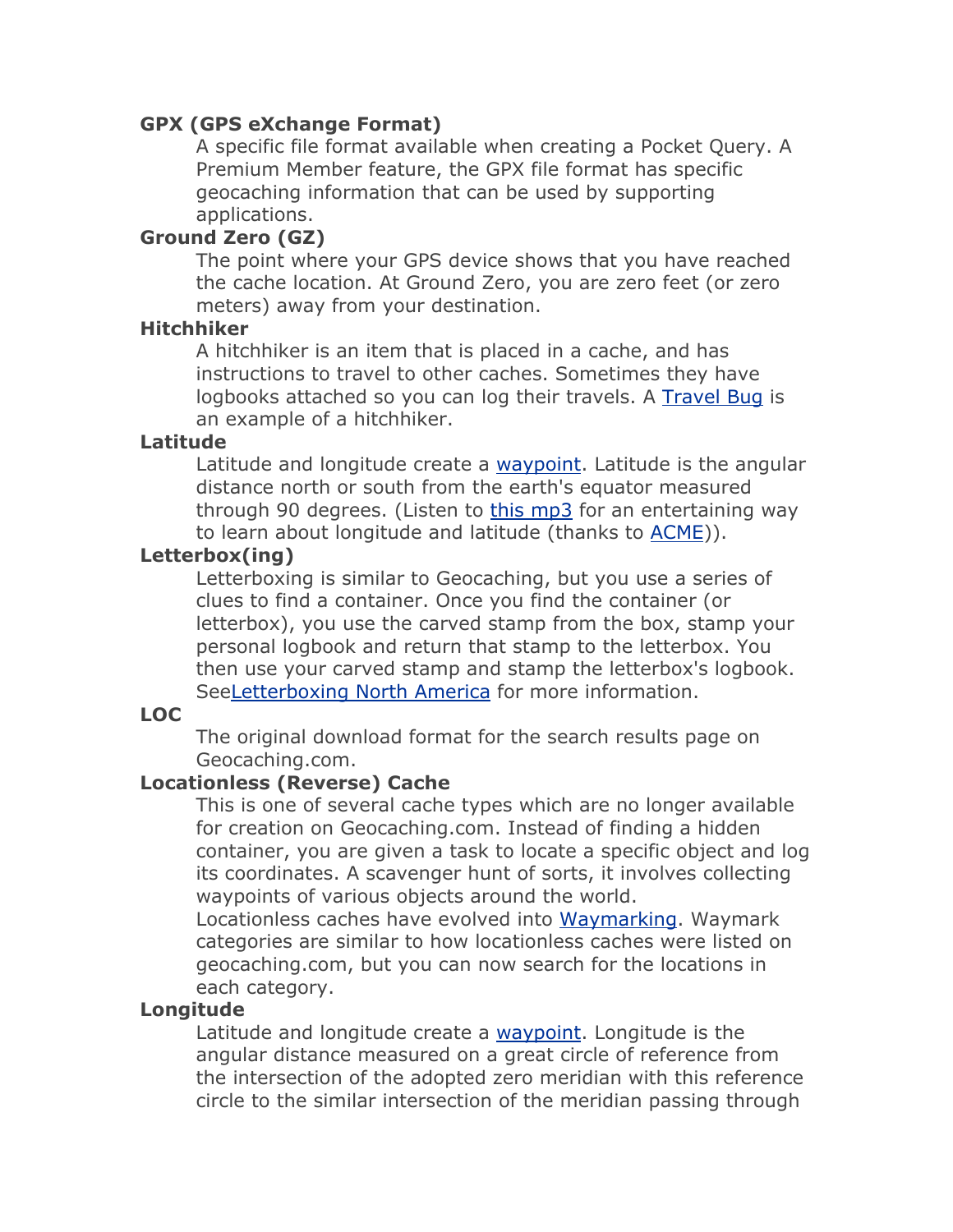the object. (Listen to this mp3 for an entertaining and nontechnical way to learn about longitude and latitude (thanks to ACME)).

#### **Markwelled**

When a response to a new post in the forums points you to a similar topic in the past. Based on the user Markwell.

#### **Mega-Event Cache**

This is one of several cache types. A Mega-Event cache is similar to an Event Cache but it is much larger. Among other considerations, a Mega-event cache must be attended by 500+ people. Typically, Mega Events are annual events and attract geocachers from all over the world.

#### **Muggle**

A non-geocacher. Based on "Muggle" from the Harry Potter series, which is a non-magical person. Usually this term is used after a non geocacher looks puzzled after befriending a geocacher searching for a cache, or when a non-geocacher accidentally finds a cache. Geomuggles are mostly harmless.

#### **Multi-Cache (offset Cache)**

This is one of several cache types. A multi-cache ("multiple") involves two or more locations, the final location being a physical container. There are many variations, but most multi-caches have a hint to find the second cache, and the second cache has hints to the third, and so on. An offset cache (where you go to a location and get hints to the actual cache) is considered a multicache.

#### **Mystery or Puzzle Caches**

This is one of several cache types. The "catch-all" of cache types, this form of cache can involve complicated puzzles you will first need to solve to determine the coordinates. Examples include complicated ciphers, simple substitutions, arithmetical quizzes and clues cleverly hidden within the graphics, Due to the increasing creativity of geocaching this becomes the staging ground for new and unique challenges.

#### **NAD27**

Stands for North American Datum 1927. The precursor to WGS84. Many maps still use the NAD27 datum , so always check before using a GPS unit with a map.

#### **Pocket Query (PQ)**

A Premium Member feature, a Pocket Query is custom geocache search that you can have emailed to you on a daily or weekly basis. Pocket Queries give you the ability to filter your searches so you only receive information on the caches you want to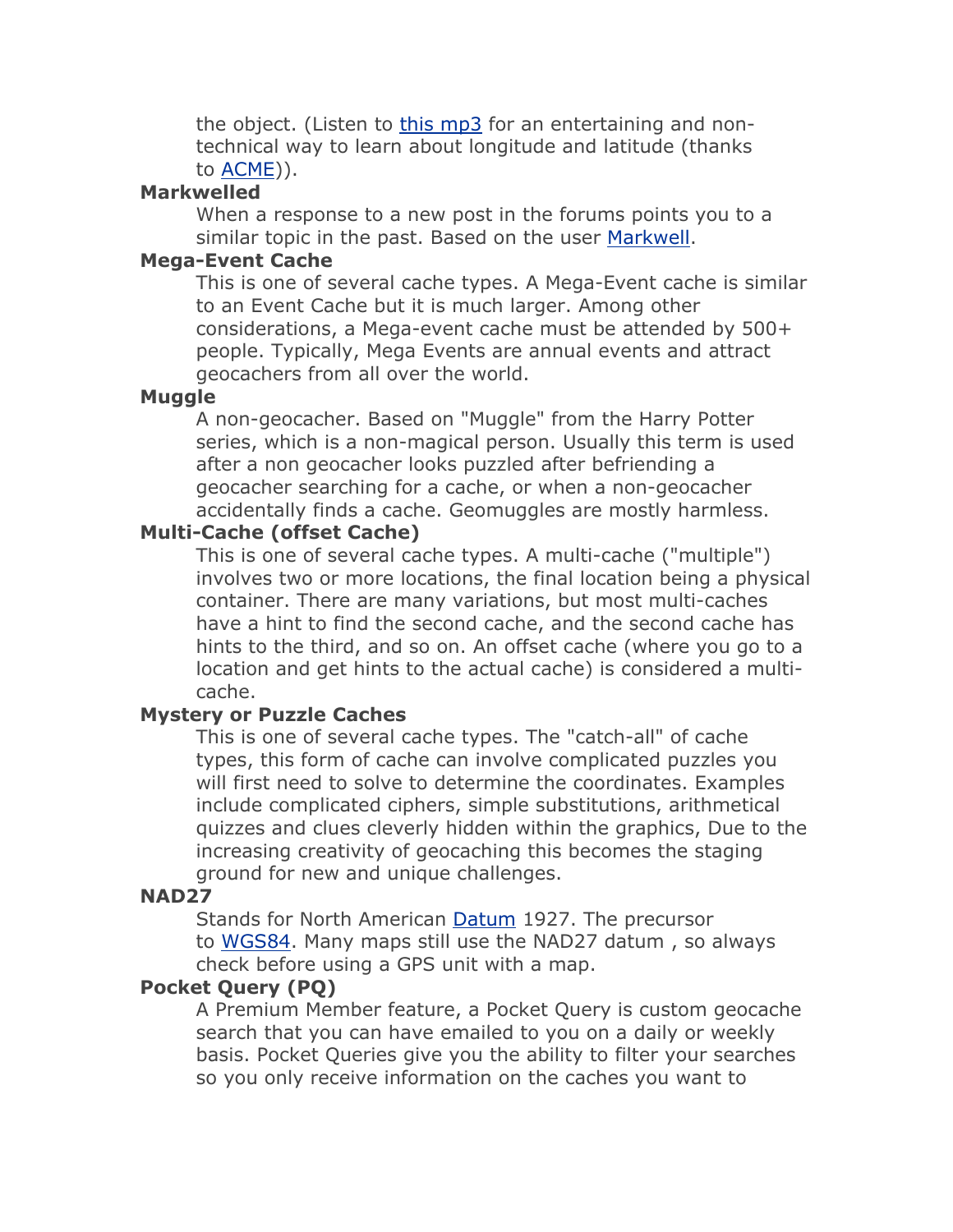search for in either a GPX of LOC format. This feature lets you download up to 500 caches at one time.

# **Project A.P.E. Cache**

This is one of several cache types. In 2001, twelve geocaches were placed in conjunction with 20th Century Fox to support the movie *Planet of the Apes*. Each cache represented a fictional story in which scientists revealed an Alternative Primate Evolution. These caches were made using specially marked ammo containers. Each cache had an original prop from the movie. Only two Project A.P.E. caches exist today.

# **Reviewer**

Volunteers from all over the world who publish the cache listings on geocaching.com.

# **ROT13**

Hints for geocaches are encrypted using a simple format where each of the letters are rotated 13 characters up or down in the alphabet.

```
Decryption Key
A|B|C|D|E|F|G|H|I|J|K|L|M
   -------------------------
```

```
N|O|P|Q|R|S|T|U|V|W|X|Y|Z
```
(letter above equals below, and vice versa)

# **Signature Item**

An item unique to a specific geocacher that is left behind in caches to signify that they visited that cache. These often include personal geocoins, tokens, pins, craft items or calling cards.

# **Spoiler**

A spoiler is information that can give details away and ruin the experience of something. For example, telling someone the end of a movie before they see it. In geocaching, a spoiler gives away details of a cache location and can ruin the experience of the find.

# **SWAG**

An acronym often referred to as standing for 'Stuff We All Get." It includes the trade items left in caches by geocachers.

# **TFTC**

Thanks For The Cache. An acronym written by geocachers in physical cache logbooks or online when logging cache finds.

# **TFTH**

Thanks For The Hide

# **TNLN**

Took Nothing. Left Nothing. Usually written in cache logbooks by geocachers do not trade for material contents in a cache.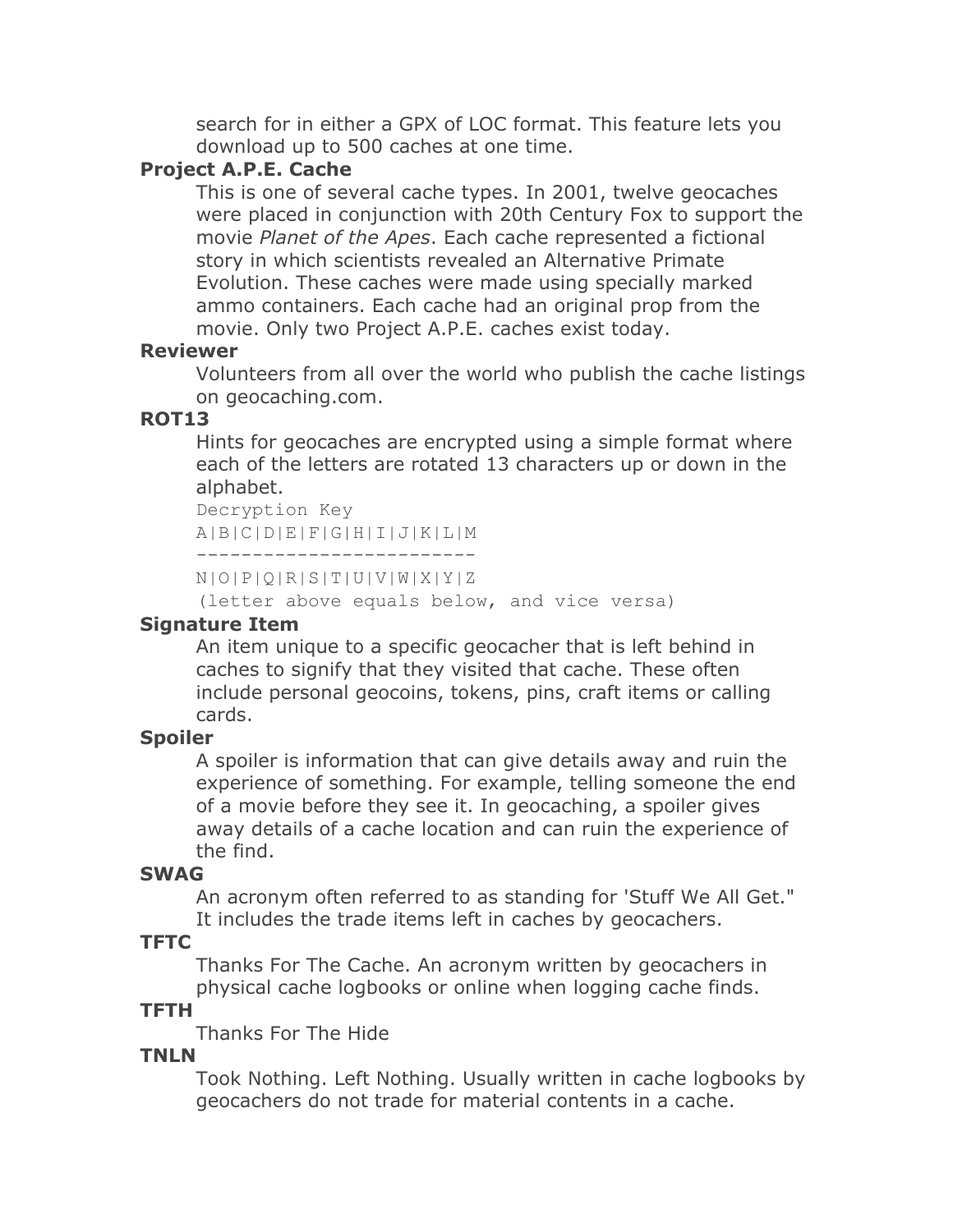# **TNLNSL / TNSL**

Took Nothing. Left Nothing. Signed Logbook / Took Nothing. Signed Logbook.

#### **Traditional Cache**

This is one of several cache types. This is the original cache type consisting, at a bare minimum, a container and a logbook. Normally you will find a clear container or ammo box containing items for trade. Smaller containers, called micro caches are usually too small to contain anything except for a logbook. The coordinates listed on the traditional cache page are the exact location for the cache.

#### **Travel Bug®**

A Groundspeak Travel Bug is a trackable tag that you attach to an item. This allows you to track your item on Geocaching.com. The item becomes a hitchhiker that is carried from cache to cache (or person to person) in the real world and you can follow its progress online. Learn more

athttp://www.geocaching.com/track/faq.aspx.

# **USDA Forest Service (USFS)**

The U.S. Forest Service, an agency within the Department of Agriculture, administers 191 million acres (77.3 million hectares) of National Forests, Grasslands, and Prairies. These public lands are generally geocaching-friendly, with exceptions of designated Wilderness Areas, and other specially designated botanical, wildlife, and archaeological sites. The phrase "Caring for the land and serving people" captures the Forest Service mission of achieving quality land management under the sustainable multiple-use concept to meet the diverse needs of people. The Information Center in the agency's national headquarters has been a Washington D.C. Virtual Geocache since August 12, 2001.

# **UTM**

"Universal Transverse Mercator" coordinate system. This is an alternative to the standard WGS84.UTM uses grids overlaying specific areas of the Earth's surface and divides the Earth into 60 zones.

# **Virtual (cache)**

This is one of several cache types which are no longer available for creation on Geocaching.com. A virtual cache is a cache that exists in a form of a location. Virtual caches have no cache container; the reward for these caches is the location itself and sharing information about your visit. Virtual caches are now considered waymarks on Waymarking.com.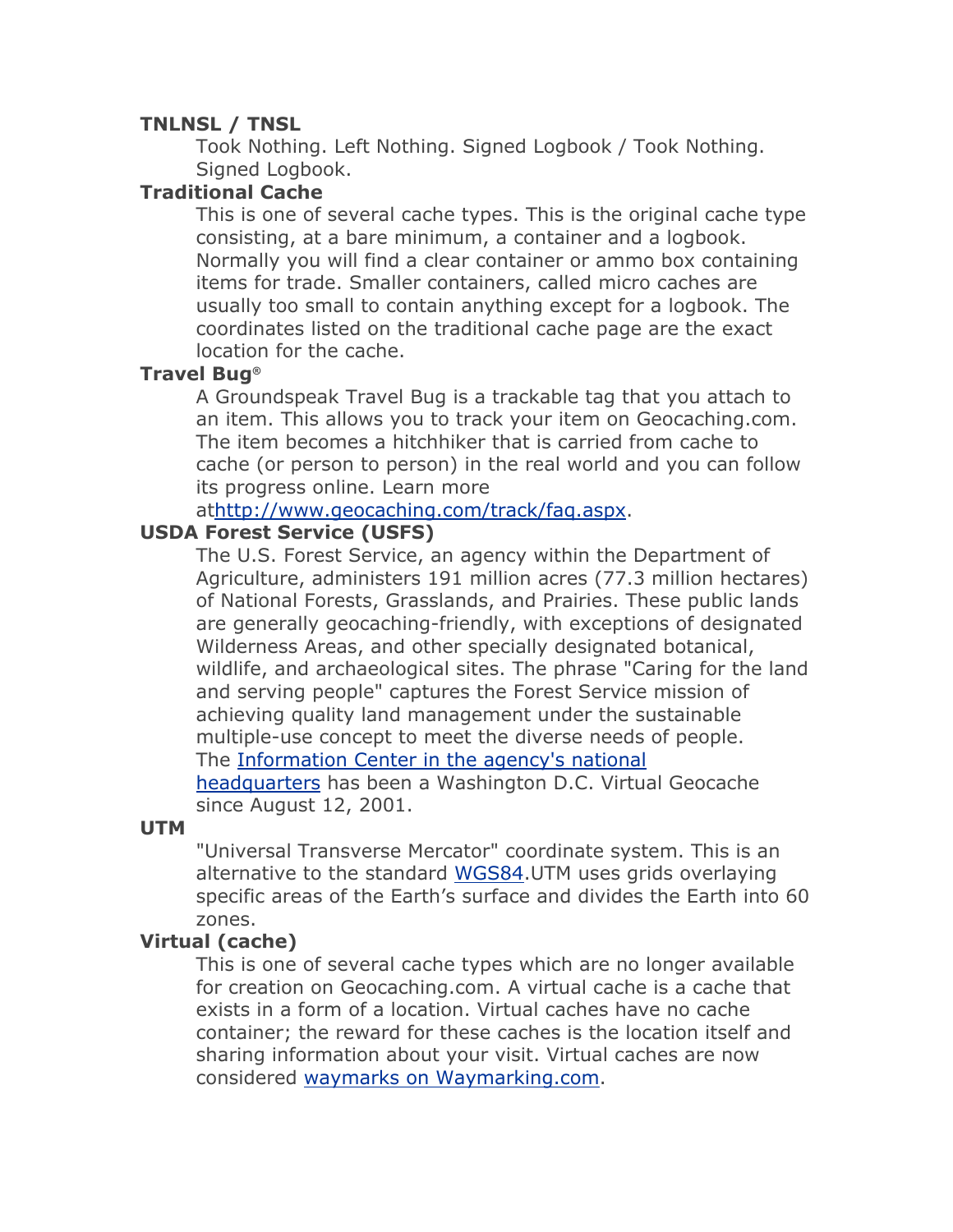#### **WAAS**

WAAS stands for Wide Area Augmentation System, but that doesn't really describe what it is. Garmin has an excellent description on WAAS.

#### **Watch List**

A watchlist is a list of users that are watching a specific travel bug or cache. Each user receives a copy of each posted log via email.

#### **Waypoint**

A waypoint is a reference point for a physical location on Earth. Waypoints are defined by a set of coordinates that typically include longitude, latitude and sometimes altitude.

Every geocache listed on our website is a waypoint.

Geocaching.com generates a unique "GC Code" associated with every geocache listing.

#### **Webcam Cache**

This is one of several cache types which are no longer available for creation on Geocaching.com. These are caches that use existing web cameras placed by individuals or agencies that monitor various areas like parks or road conditions. The idea is to get yourself in front of the camera to log your visit. The challenging part, however, is that you need to call a friend to look up the web site that displays the camera image. You will need to have them to save the picture to log the cache. If you are a tech savvy, you can also use a wireless modem and save the image yourself on a laptop.

Webcam caches are now in the Web Camera category on Waymarking.com.

#### **WGS84**

The most current geodetic datum used for GPS is the World Geodetic System of 1984 (WGS84). The significance of WGS84 comes about because GPS receivers rely on WGS84.

Geocaching uses the WGS84 datum by default. We also use the format HDDD MM.MM, which is a standard for GPS receivers (like the eTrex).

HDD means Hemisphere and degrees. MM.MM are minutes in decimal format. If you have any questions, you can either visit the forums or contact us directly.

It is critical that the format be correct, otherwise geocachers will be unable to find your cache!

# **Wherigo™ Cache**

This is one of several cache types. Wherigo is a toolset for creating and playing GPS-enabled adventures in the real world. By integrating a Wherigo experience, called a cartridge, with